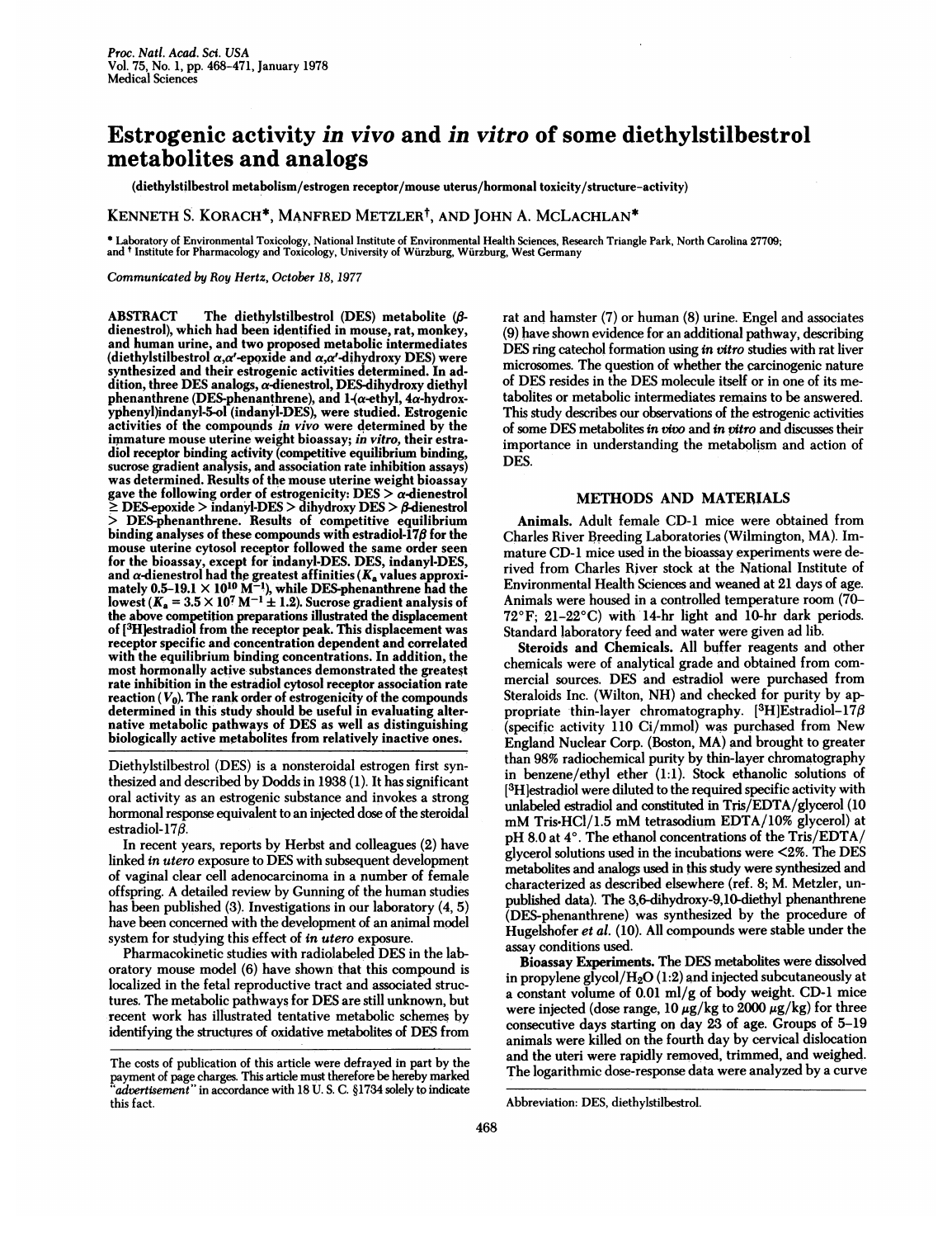#### Medical Sciences: Korach et al.

| Compound             | <b>Structure</b>                                                       | Competitive<br>equilibrium<br>binding $C_{50}$ * | Apparent $K_a$ <sup>†</sup>  | Dose to double uterine<br>weight, $\mu$ g/kg <sup><math>\ddagger</math></sup> |
|----------------------|------------------------------------------------------------------------|--------------------------------------------------|------------------------------|-------------------------------------------------------------------------------|
| Estradiol-17 $\beta$ | OН                                                                     | $1.6 \pm 0.5$                                    | $1.5 \times 10^{10} \pm 0.3$ | 5.0                                                                           |
| <b>DES</b>           | HO<br>H<br>OH                                                          | $2 \pm 0.3$                                      | $1.0 \times 10^{10} \pm 0.8$ | $7.0 \pm 2.5$                                                                 |
| Indanyl-DES          | $\mathrm{CH_{2}CH_{3}}$<br>OН<br>H <sub>O</sub><br>н                   | $2 \pm 0.4$                                      | $9.1 \times 10^9 \pm 1.8$    | $107.4 \pm 13.8$                                                              |
| $\alpha$ -Dienestrol | CH <sub>3</sub><br>CH <sub>3</sub> CH<br>HO<br>OН<br>CHCH <sub>3</sub> | $5 \pm 0.8$                                      | $4.2 \times 10^9 \pm 0.6$    | $14.2 \pm 5.7$                                                                |
| DES-epoxide          | HC<br>OН                                                               | $17 \pm 2$                                       | $1.0 \times 10^9$ ± 0.2      | $14.1 \pm 2.2$                                                                |
| Dihydroxy DES        | HO<br>HO<br>OH<br>ĒЮ                                                   | $334 \pm 92$                                     | $7.3 \times 10^{7} \pm 4.2$  | $3,374 \pm 763$                                                               |
| $\beta$ -Dienestrol  | CHCH <sub>3</sub><br>HO<br>ЭH<br>CH <sub>3</sub> CH                    | $367 \pm 72$                                     | $4.8 \times 10^{7} \pm 0.8$  | 15,000                                                                        |
| DES-phenanthrene     | <b>OH</b><br>OH.                                                       | $600 \pm 173$                                    | $3.5 \times 10^{7} \pm 1.2$  | >15,000                                                                       |

Table 1. Estrogenicity of DES and some related compounds

\* Cytosol prepared from CD-1 mouse uterus; expressed as the nM concentration necessary to occupy 50% of the receptor binding sites.

<sup>†</sup> Apparent  $K_a$  value calculated from the C<sub>50</sub> value by the method of Korenman (14).

<sup>t</sup> The dose of the compound required to cause a 2-fold increase in the uterine weight/body weight ratio as compared to controls.

fitting technique, and the in vivo response was expressed as the dose required to cause a doubling of the uterine weight/body weight ratio.

Estradiol Receptor Binding Experiments. Uteri were rapidly removed, weighed, and homogenized in ice-cold Tris/EDTA/glycerol. This homogenate was centrifuged at 1000  $\times$  g for 20 min; the supernatant was decanted and centrifuged at  $105,000 \times g$  for 60 min. This high-speed supernatant (cytosol) was used for all cytoplasmic binding studies. Saturation binding analyses of cytosol preparations were performed as described (11) and the data were computed by Lineweaver-Burk analysis (12). When similar experiments were performed to establish whether the interaction was competitive or noncompetitive, the DES analog was added at the stated concentration to each incubation tube concomitantly with the [3H]estradiol. Association rate analyses were performed with uterine cytosol that was reacted with [3H]estradiol; unlabeled competitors were preincubated with the cytosol for 2 hr, as described (13). All competitive equilibrium binding experiments were performed as before (13) and the results were analyzed according to Korenman (14).

## **RESULTS**

Competition equilibrium binding experiments for the estradiol cytosol receptor gave a series of sigmoidal competition curves that varied according to the strength of the interaction. From these data apparent equilibrium affinity constants  $(K_a)$  could be calculated (13) for the different DES metabolites and analogs; these are listed in Table 1. All compounds studied gave  $K_a$ values within a 300-fold range  $(3.3 \times 10^7 - 9.1 \times 10^9 \,\mathrm{M}^{-1})$ . Estradiol and DES have similar apparent affinities for the estradiol receptor sites. Indanyl-DES and  $\alpha$ -dienestrol had  $K_a$  values similar to that of DES. DES-epoxide also exhibited significant binding to the estradiol cytosol receptor. The other compounds, such as dihydroxy DES and  $\beta$ -dienestrol, had quite low affinities. The phenanthrene derivative of DES was only weakly estrogenic. Binding saturation studies in the presence of competitors at four different concentrations were analyzed by a Lineweaver-Burk plot; each metabolite showed competitive inhibition with no indication of covalent binding.

The doses (in  $\mu$ g/kg) of DES analogs that caused a 2-fold increase in the weight of the immature mouse uterus were used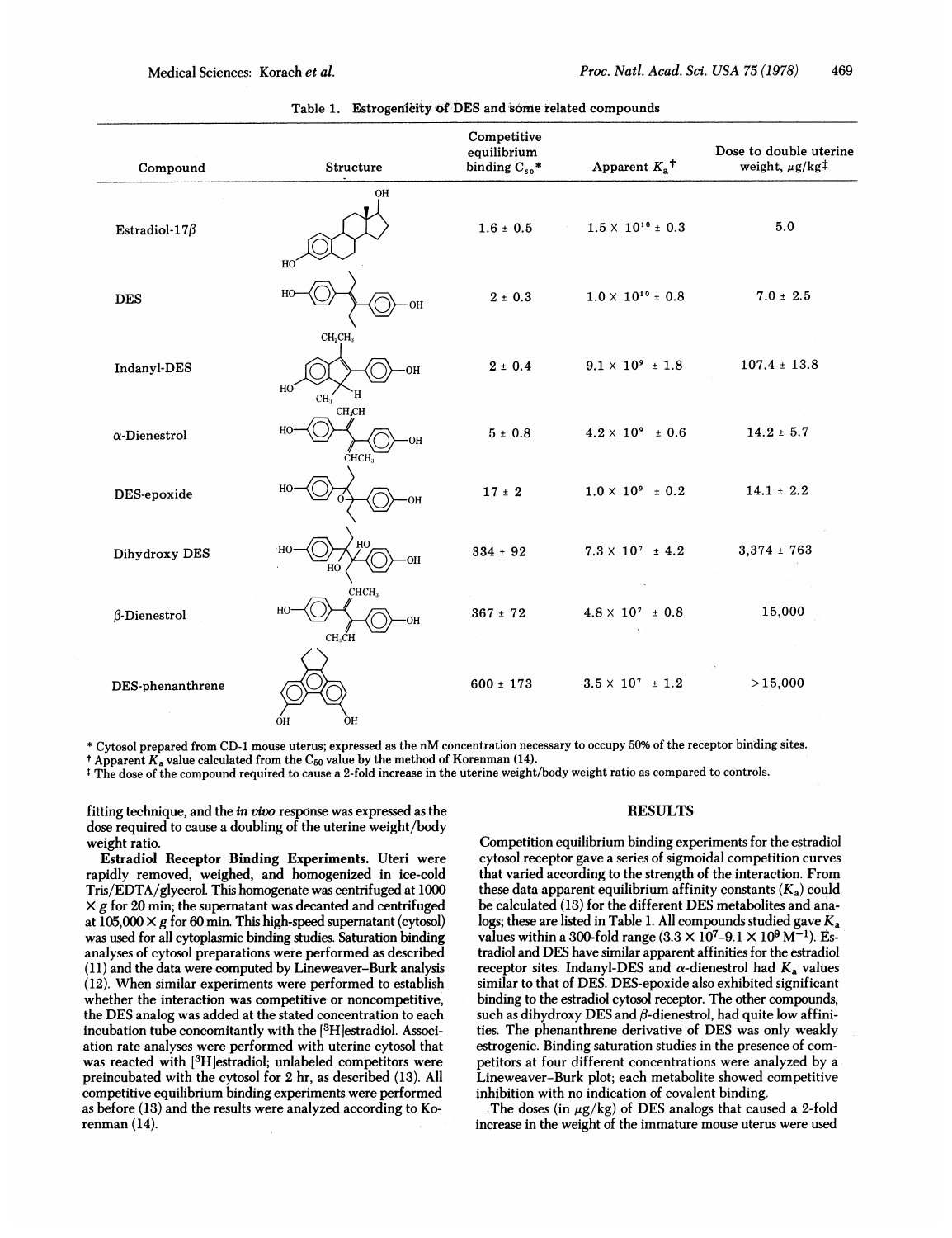

FIG. 1. (A) Aliquots of cytosol (300  $\mu$ ) were incubated for 2 hr at 4° with 150 nmol of various competitors: (O) no competitor, ( $\bullet$ ) DES, ( $\Box$ )  $\alpha$ -dienestrol, ( $\Delta$ )  $\beta$ -dienestrol, and ( $\blacktriangle$ ) DES-phenanthrene. After the preincubation with competitors, 1.5 nmol of [3H]estradiol was added and incubation was continued at  $4^{\circ}$  for 3 hr. Aliquots of 300  $\mu$ l were then layered on chilled, preformed 5-20% sucrose gradients and centrifuged at 225,000  $\times$  g for 17 hr. A 200-µg sample of bovine serum albumin (BSA) was processed along with the samples, and its position is marked in the figure. (B) Equal 1-ml volumes of cytosol (1.26 mg/ml) were preincubated for 3 hr at 4<sup>o</sup> with 50 nmol of the same competitors used in A. Then 0.5 nmol of [3H]estradiol was added to start the reaction and the procedure followed was as described (13).

as indexes of in vivo estrogenicity and are also presented in Table 1. Those compounds with high affinities  $(10^9 \text{ or greater})$ for the cytoplasmic estradiol receptor (DES, indanyl-DES,  $\alpha$ -dienestrol, and DES-epoxide) were also estrogenic in vivo at doses of approximately  $100 \mu g/kg$  or less. Analogs with affinities 2 orders of magnitude less than  $\alpha$ -dienestrol (dihydroxy DES,  $\beta$ -dienestrol, and DES-phenanthrene) were also weakly estrogenic in the bioassay test; these compounds required doses in the mg/kg range for uterine weight doubling and, for DESphenanthrene, this end-point was not reached even at 15 mg/kg.

The Kendall's tau rank correlation (15) between receptor binding and in vivo activity was 0.76 ( $P = 0.004$ ) when indanyl-DES was included in the analysis, and  $0.90 (P = 0.002)$ when the data were analyzed excluding this compound.

Evidence that the competition was receptor specific was demonstrated by sucrose gradient sedimentation profiles of cytosol samples that had been incubated with [3H]estradiol and various competitors (Fig. 1A). The sedimentation properties (approximately 6 S) of the receptor were not altered by the presence of different DES analogs in the preparation. Other studies gave a dose-response of cytoplasmic receptor binding with a proportional drop in the size of the receptor peak as a function of increasing concentrations of competitor.

To further show that these competitors were interacting with the receptor, we analyzed the effect of these compounds on the association rate reaction of estradiol and the cytoplasmic receptor. Data demonstrating the effect of certain competitors on the association rate plot are shown in Fig. 1B. DES or  $\alpha$ dienestrol gave no association rate since these compounds had competed for the receptor binding sites. Experiments with estradiol-17 $\beta$  gave similar results.  $\beta$ -Dienestrol had some effect at this concentration but it was not as dramatic as that of the DES or  $\alpha$ -dienestrol samples. DES-phenanthrene was not effective at all. Other experiments, not shown, demonstrated that the effect of the compounds on the reaction is dose dependent and that there is a proportional decrease in the rate as the concentration of competitor is increased.

#### DISCUSSION

The above data clearly show that some DES metabolites and analogs are estrogenic. Results from the mouse uterine cytoplasmic receptor binding show that this estrogenic activity is due to their ability to interact with the receptor. The equilibrium binding assay does not determine whether the compounds interact with the receptor in a competitive or noncompetitive manner. Those compounds that were checked by the second binding analysis (Lineweaver-Burke) clearly showed competitive interaction. Association rate inhibition experiments support and demonstrate the same pattern, since this technique describes binding only at the receptor site (16). There is an apparent correlation in the ranking of compounds from in vivo experiments and the in vitro receptor binding experiments. Some compounds that possess good estrogenic activity also show strong receptor binding, while those that bind poorly are also biologically ineffective. It is well documented that in the mechanism of hormone action there is a step involving binding of the hormone to an intracellular receptor (17). This study demonstrates that certain DES metabolites and analogs possess this cytosol receptor binding ability.